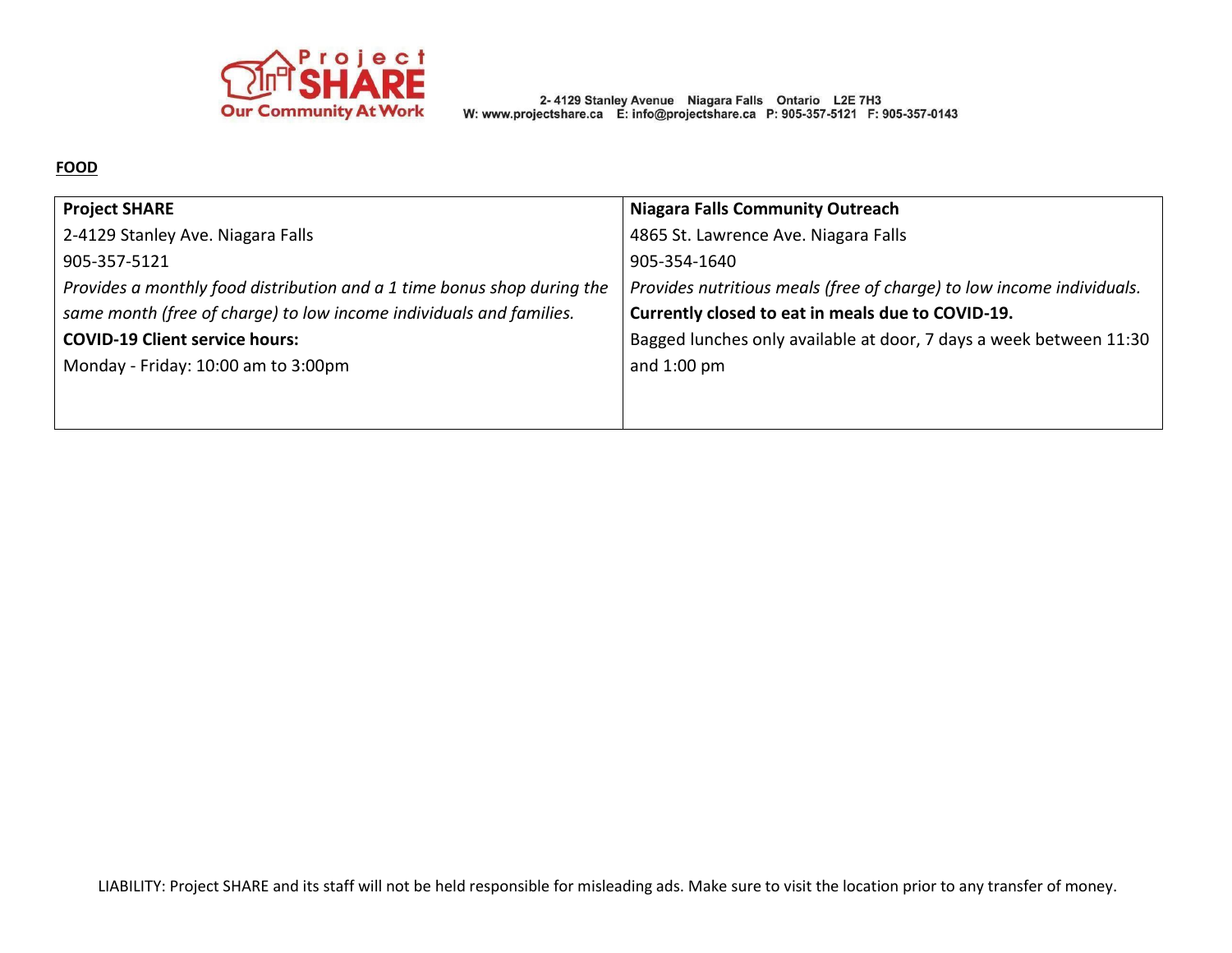### **SHELTERS**

## After hours contact 2-1-1 for emergency shelter referrals

| <b>Shelter Name</b>                                               | <b>Address</b>       | <b>City</b>        | <b>Phone Number</b> |
|-------------------------------------------------------------------|----------------------|--------------------|---------------------|
| YWCA (women and children)                                         | 6135 Culp Street     | Niagara Falls      | 289-267-0411        |
| YW Shelter (men)                                                  | 8004 Lundy's Lane    | Niagara Falls      | 289-686-4466        |
| YW Family Shelter (two parent and male led families)              | <b>UNDISCLOSED</b>   | Niagara Falls/STC  | 289-686-4466        |
| Nightlight Youth Services (16-30 years)                           | 5519 Ontario Avenue  | Niagara Falls      | 905-358-3678        |
| Nova House (women and children experiencing abuse)                | <b>UNDISCLOSED</b>   | Niagara Falls      | 905-356-5800        |
| Gillian's Place (women and children experiencing abuse)           | 15 Gibson Place      | St. Catharines     | 905-684-8331        |
| Southridge Shelter (co-ed)                                        | 201 Glenridge Avenue | St. Catharines     | 905-682-2477        |
| The Salvation Army Booth Centre (men)                             | 184 Church Street    | St. Catharines     | 905-684-7813        |
| The RAFT Shelter (co-ed $16 - 24$ years)                          | 17 Centre Street     | St. Catharines     | 905-984-4365        |
| The Hope Centre                                                   | 570 King Street      | Welland            | 905-788-0744        |
| Serenity Place (Women's Place Shelter) Women escaping violence    | <b>UNDISCLOSED</b>   | Welland            | 905-788-0113        |
| Women's Detox                                                     | 264 Welland Avenue   | St. Catharines     | 905-687-9721        |
| Men's Detox                                                       | 264 Welland Avenue   | St. Catharines     | 905-682-7211        |
| CMHA Safe Beds (Co-ed 16 years and older in mental health crisis) | 264 Welland Avenue   | St. Catharines     | 1-866-550-5205x2    |
| Abbey House (Indigenous women 16 years and older)                 | <b>UNDISCLOSED</b>   | <b>UNDISCLOSED</b> | 905-684-9736        |
| Chez Marie Refugee Assistance Centre (Refugees)                   | 16 Pelham Road       | St. Catharines     | 905-682-5795        |
| Casa El Norte (Refugees)                                          | 281 Central Avenue   | <b>Fort Erie</b>   | 905-871-4483        |
| Matthew House (Refugees)                                          | 183 Central Avenue   | Fort Erie          | 905-871-6059        |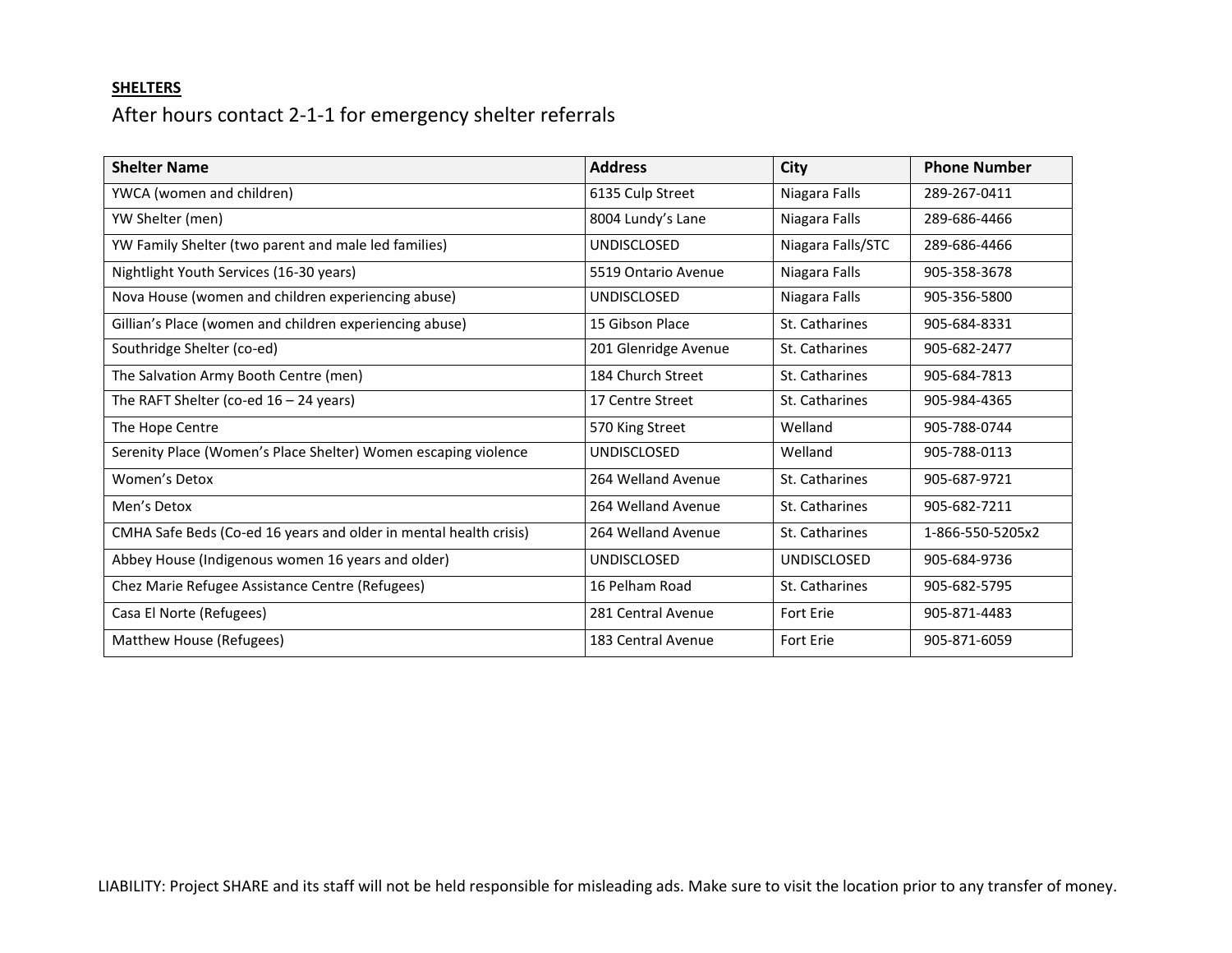## **Resources for Homeless individuals during COVID-19 provided by the Region and the City**

**Accessible Portable Washrooms** – Two additional accessible portable washroom units have been added – one at the end of First Avenue near Bridge Street, and the second on Lundy's Lane near Main Street in the municipal parking lot (bottom of Drummond Hill), to better serve those in need. The other four are located at Victoria Avenue branch of the Niagara Falls Public Library in the rear parking lot, and at the Park Street Municipal Parking lot (former Farmers Market). All six units are serviced and sanitized on a daily basis. Opening hours for the units have changed and will now be available 24 hours a day/seven days a week. This is for a trial period until further review.

**Victoria Avenue Library** - Open to the public @ 50% capacity, Monday-Thursday 10:00am-7:00 pm, Friday 10:00am- 5:00pm, and Saturday 11:00am-3:00pm. Customer service phone available for making emergency calls to doctors, support workers (OW/ODSP etc). The phone cannot be used for return calls or messages. Free WIFI access for those who do have a phone/ computer. No screenings will be taking place. Masks are required and medical masks will be provided if the individual does not have one. The library is a cooling/ warming centre when the temperatures either spike or significantly drop. When this happens, an additional room will be opened to accommodate more people from 10:00am - 4:00pm.

**Public Showers-** Shower facilities are available at Gale Centre, 5152 Thorold Stone Road, Mondays and Thursdays (excluding holidays) from 7:00 a.m. to 10:00 a.m. Towels and shower supplies are provided. A free shuttle service is available at 7:30 a.m. from the Seasonal Shelter (5645 Morrison Street) to the Gale Centre to access showers. Staff at the Seasonal Shelter will make arrangements for the shuttle.

**Garbage Bins and Sharps Containers** - Additional garbage bins and sharps containers will be placed at the main encampments and at portable washroom locations, to be maintained by City Municipal Works Staff and Regional staff respectively.

**The Street Works Van -** is available for exchange services Monday to Friday from 9:00 a.m. to 5:00 p.m. Street Works staff can be reached by calling or send text to cell phone number (905) 328-6715 between 6:00 p.m. and 10:30 p.m. on the designated outreach evenings to speak to a staff member directly. To reach the **Street Works office**, please call (905) 984-8684. Street Works can arrange to meet people where ever they feel most comfortable receiving services.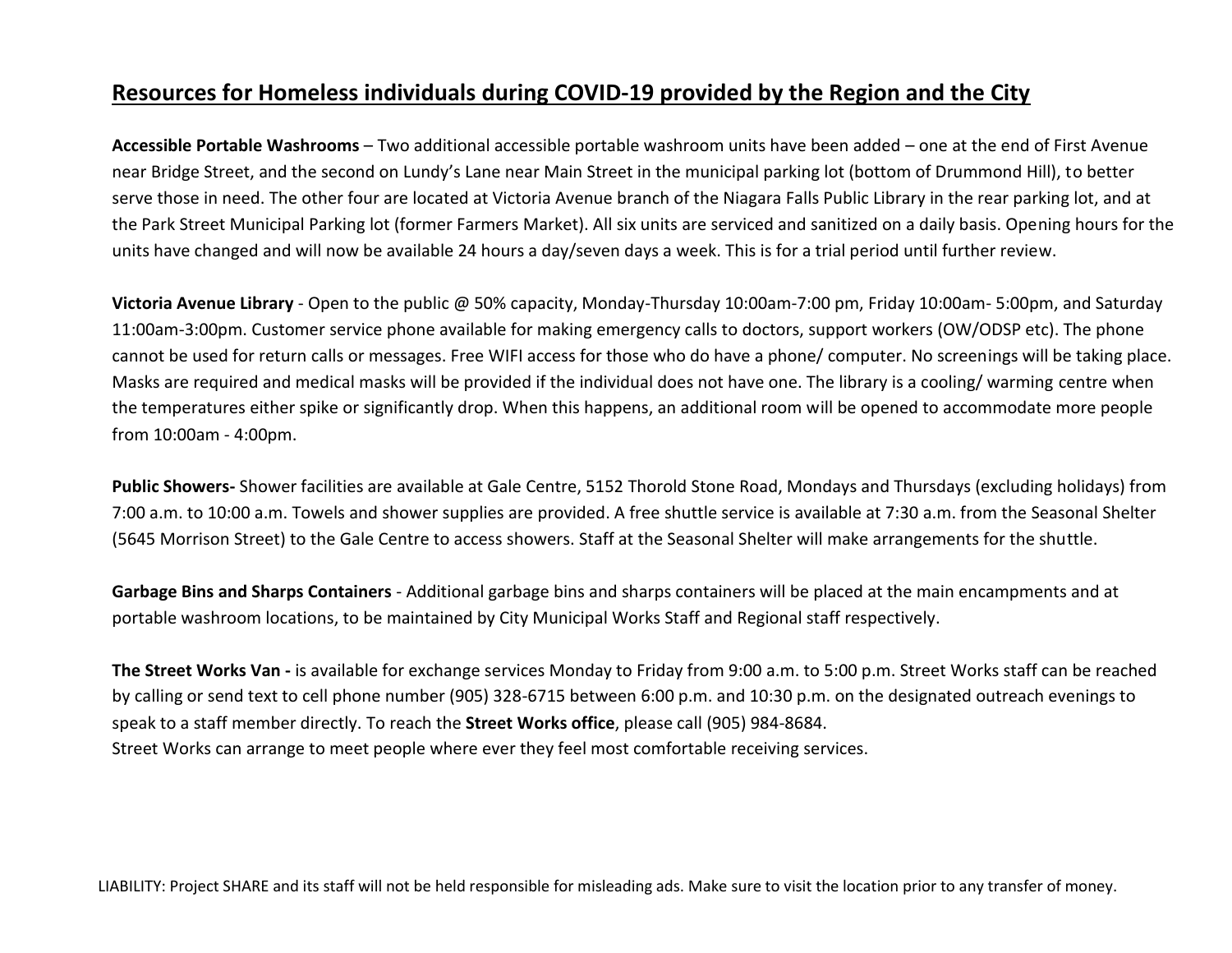**Niagara Community Legal Clinic-** Provides legal assistance regarding tenant rights/ housing law, employment insurance, ODSP, OW, CPP and debt, among others. Can be reached at 905-692-6635 or toll free at 1-877-801-5956 or visit their website at [www.niagaracommunitylegalclinic.com](http://www.niagaracommunitylegalclinic.com/)

**Niagara Falls Community Health Centre- located at 4790 Victoria Avenue.** Services include: community outreach (supports clients with food programs, ID clinics, connecting with income tax clinics, job preparation, and government benefits (OW, ODSP, CPP, etc.,). Assist with Niagara Regional Housing applications and housing searches. Assist with completing and submitting applications such as ODSP. Help with building life skills, including: money management, maintaining healthy relationships, family programs. LGBTQ2+ Support, Addiction and Harm Reduction, Disease Prevention, Counselling Services, Dental Services, among others. Please contact: **905-356-4222**

**Street Smarts Program – Boys and Girls Club of Niagara –** Creates opportunities for at-risk youth in an encouraging, fun and safe environment. Offers programs and services for at-risk youths. Call: (905) 357-2444.

**Niagara Region Sexual Assault Centre – C.A.R.S.A** crisis intervention services are open to male and female survivors. Offers **24-hour crisis line (905) 682-4584** and provides support to victims at the hospital. Short-term crisis counselling for individuals and groups available to clients 16-years and over. Community Referrals and information available.

**Sexual Assault / Domestic Violence Treatment Program Niagara –** Located at The Niagara Health Systems St. Catharines Site, Unit D, at Emergency Services. Open 24 hours a day, 7 days a week. **S.A.D.V** is a regional program, which provides immediate, confidential, and individual services to any gender that has recently been sexually assaulted. Call: (905) 684-7271 ext. 45300.

**Niagara Regional Police Services – Bad Date Line –** Anonymous reporting line for serial sexual assault offenders. Does not subscribe to caller ID and no attempts will be made to identify callers. **Call 1-888-818-4808** for the hotline. It is preferred that victims contact the police directly to report an assault so that proper investigations can be conducted. If you wish to speak with an officer regarding assault or receive more information regarding an investigation, please contact the Investigative Analysis Unit directly at **(905) 688-4111 ext. 5142**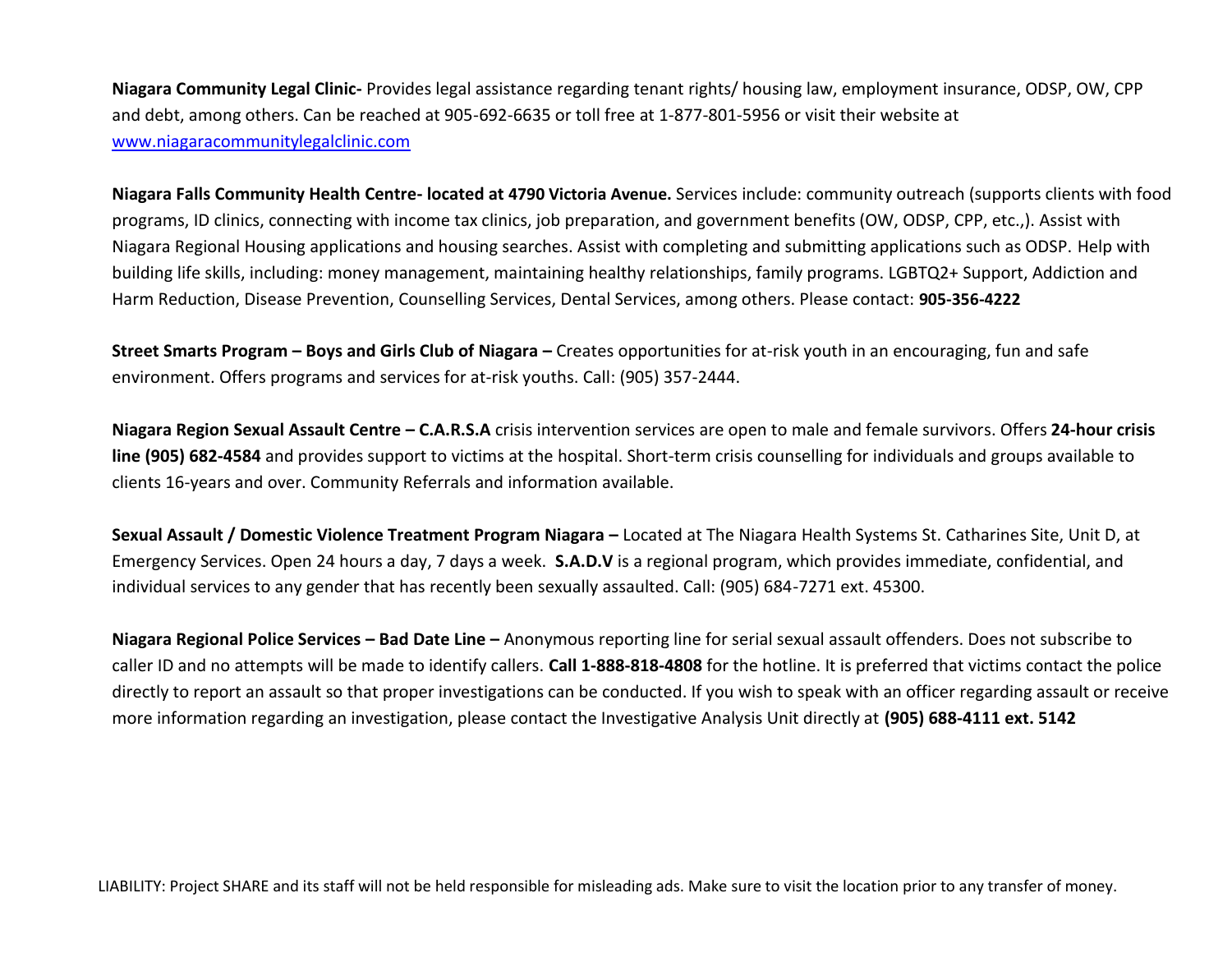# **June 13th, 2022 HOUSING LIST**

#### **ALL ADS ARE PULLED FROM KIJIJI.CA UNLESS OTHERWISE STATED**

#### **ROOM RENTALS (PRIVATE ROOM IN SHARED ACCOMMODATION)**

| Type            | Location                    | Description                                                                                                                                                                                                                                                                                                                                                                                                                                                                                                 | Price  | Contact    | <b>Ad Location</b>                                                                                             |
|-----------------|-----------------------------|-------------------------------------------------------------------------------------------------------------------------------------------------------------------------------------------------------------------------------------------------------------------------------------------------------------------------------------------------------------------------------------------------------------------------------------------------------------------------------------------------------------|--------|------------|----------------------------------------------------------------------------------------------------------------|
| Private<br>Room | Niagara Falls,<br><b>ON</b> | ROOM FOR RENT! 2 private room available for rent. Located in<br>Chippawa Niagara Falls in a large well maintained shared house.<br>Great neighbourhood, 8 min to falls. Shared main floor with two<br>living rooms, dining, kitchen, reading/ meditation room, and laundry.<br>Internet, parking, and laundry included. Extra \$75 for utilities per<br>room. Looking for clean responsible tenant. Available for immediate<br>occupancy.                                                                   | \$800  | Via Kijiji | https://www.kijiji.ca/v-room-<br>rental-roommate/st-<br>catharines/rooms-for-rent-<br>niagara-falls/1618979541 |
| Private<br>Room |                             | Master Bedroom with Ensuite for rent. Good for sharing with one<br>other person. . Located in Chippawa Niagara Falls in a large well<br>maintained shared house. Great neighbourhood, 8 min to falls.<br>Shared main floor with two living rooms, dining, kitchen, reading/<br>meditation room, and laundry. Internet, parking, and laundry<br>included. Extra \$75 for utilities per room. Looking for clean<br>responsible tenant. Available for immediate occupancy.                                     | \$1100 | Via KIJIJI | https://www.kijiji.ca/v-room-rental-<br>roommate/st-catharines/rooms-for-<br>rent-niagara-falls/1618979541     |
| Apartment       | 1 Bedroom                   | Clean, bright, and spacious 1 bedroom apartment available July 1st.<br>Brand new gas fireplace with stone wall for the ultimate winter<br>warmup with walkout to private yard, patio and deck! Just close<br>enough to all the excitement that Niagara Falls has to offer, but<br>nestled away from the noise and crowds on a quiet street close to<br>schools, hospital and major highways this one wont last! Close to GO<br>and transit, shopping and tourist area this unit will not be around<br>long. | \$1275 | Via Kijiji | https://www.kijiji.ca/v-apartments-<br>condos/st-catharines/clean-bright-1-<br>bedroom-apt-for-rent/1620647898 |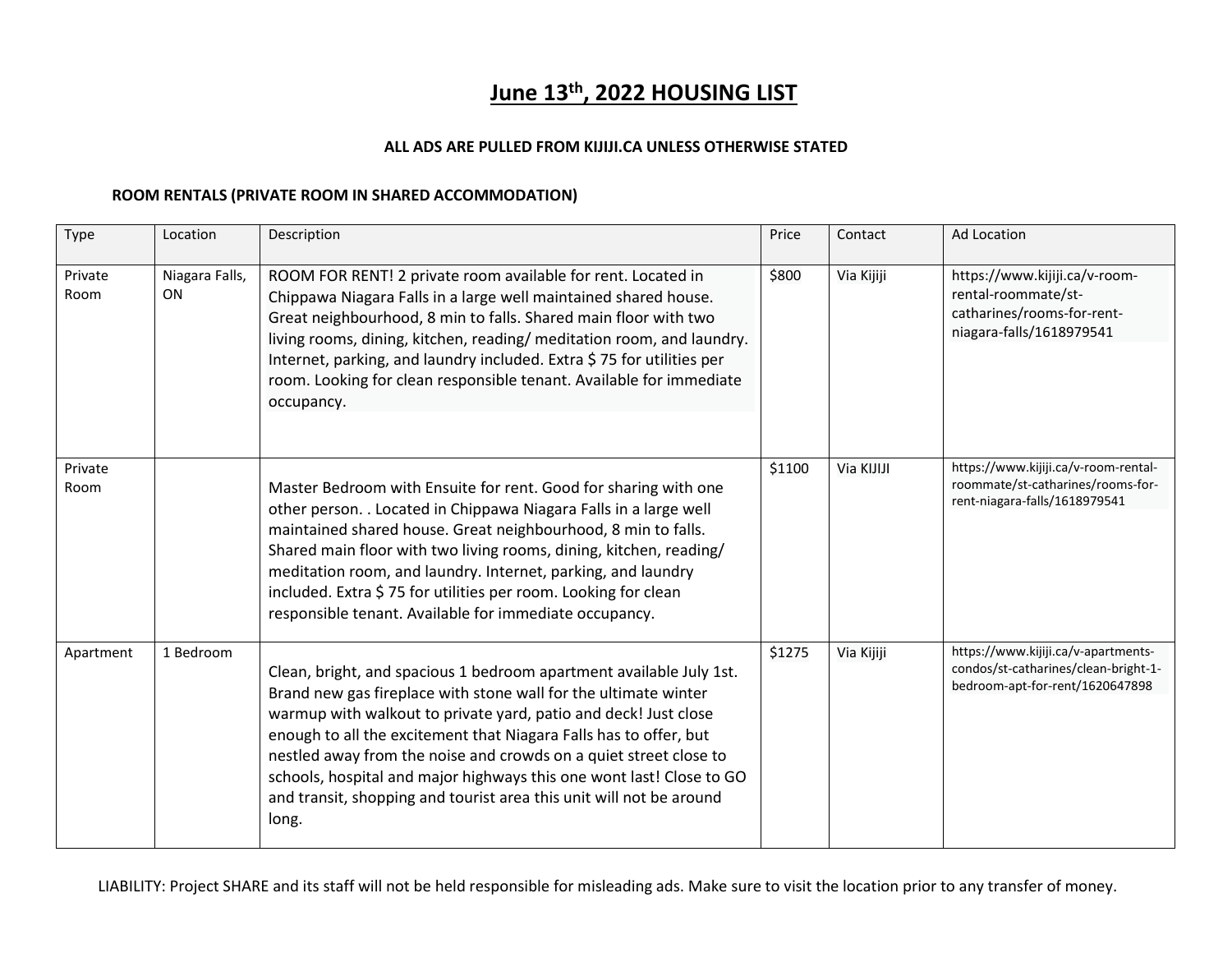#### **APARTMENT RENTALS – From Kijiji.ca**

| Type      | Room      | Location          | Description                                                                                                                                                                                                                                                                                                                                                                                                                                                                                                                                                                                                                                                                                                                                                                                              | Price  | Contact               | Ad Location                                                                                                                                                                                                                   |
|-----------|-----------|-------------------|----------------------------------------------------------------------------------------------------------------------------------------------------------------------------------------------------------------------------------------------------------------------------------------------------------------------------------------------------------------------------------------------------------------------------------------------------------------------------------------------------------------------------------------------------------------------------------------------------------------------------------------------------------------------------------------------------------------------------------------------------------------------------------------------------------|--------|-----------------------|-------------------------------------------------------------------------------------------------------------------------------------------------------------------------------------------------------------------------------|
| Apartment | 1 Bedroom | Niagara Falls, ON | From here, you're near the Niagara River and only<br>minutes away from the excitement of Niagara Falls.<br>Our location Lord Simcoe Apartments are ideally<br>located with quick access to public transit and only a<br>short drive from the QEW, Highway 420 and the<br>Rainbow Bridge crossing into the U.S. This<br>neighbourhood is perfect for jogging or strolling<br>around with plenty of green space and parks and trails<br>nearby. The Niagara River is within walking distance<br>and A.J. McKinley Park is close-by. Shopping is also<br>convenient with a diverse selection of boutique shops<br>and cafes. These apartments are near the newly<br>revitalized Queen Street and downtown core. There<br>are also libraries, schools, a hospital, daycares and<br>religious centres nearby. | \$1500 | $(905)$ 374-<br>2290  | https://www.point2home<br>s.com/CA/Apartment-<br>Buildings/ON/Niagara-<br>Falls/Central-Business-<br>District-Ryerson/Lord-<br>Simcoe-<br>Apartments/93058870.ht<br>ml#unit-category-01                                       |
| Apartment | 1 Bedroom | Niagara Falls, ON | In the Heart of Niagara Falls!! Minutes from the Falls,<br>Downtown Niagara and more Newly renovated<br>suites 1 to 2 bedroom available starting at \$1650.00<br>(heat and water included) Hydro and Parking Extra.<br>Contact us Now to Schedule a Showing. Pet friendly.                                                                                                                                                                                                                                                                                                                                                                                                                                                                                                                               | \$1750 | $(905)-357-$<br>2828  | https://www.point2homes.c<br>om/CA/Apartment-<br>Buildings/ON/Niagara-<br>Falls/Central-Business-<br>District-Ryerson/4422-<br>Huron-Street-Newly-<br>Modernized-Suites-Walking-<br>Distance-to-the-Falls-<br>/110116757.html |
| Apartment | 1 bedroom | Niagara Falls, ON | Just north of downtown Niagara Falls, Heritage Place                                                                                                                                                                                                                                                                                                                                                                                                                                                                                                                                                                                                                                                                                                                                                     | \$1450 | Contact via<br>Kijiji | https://www.kijiji.ca/v-<br>apartments-condos/st-<br>catharines/1-2-bedroom-in-                                                                                                                                               |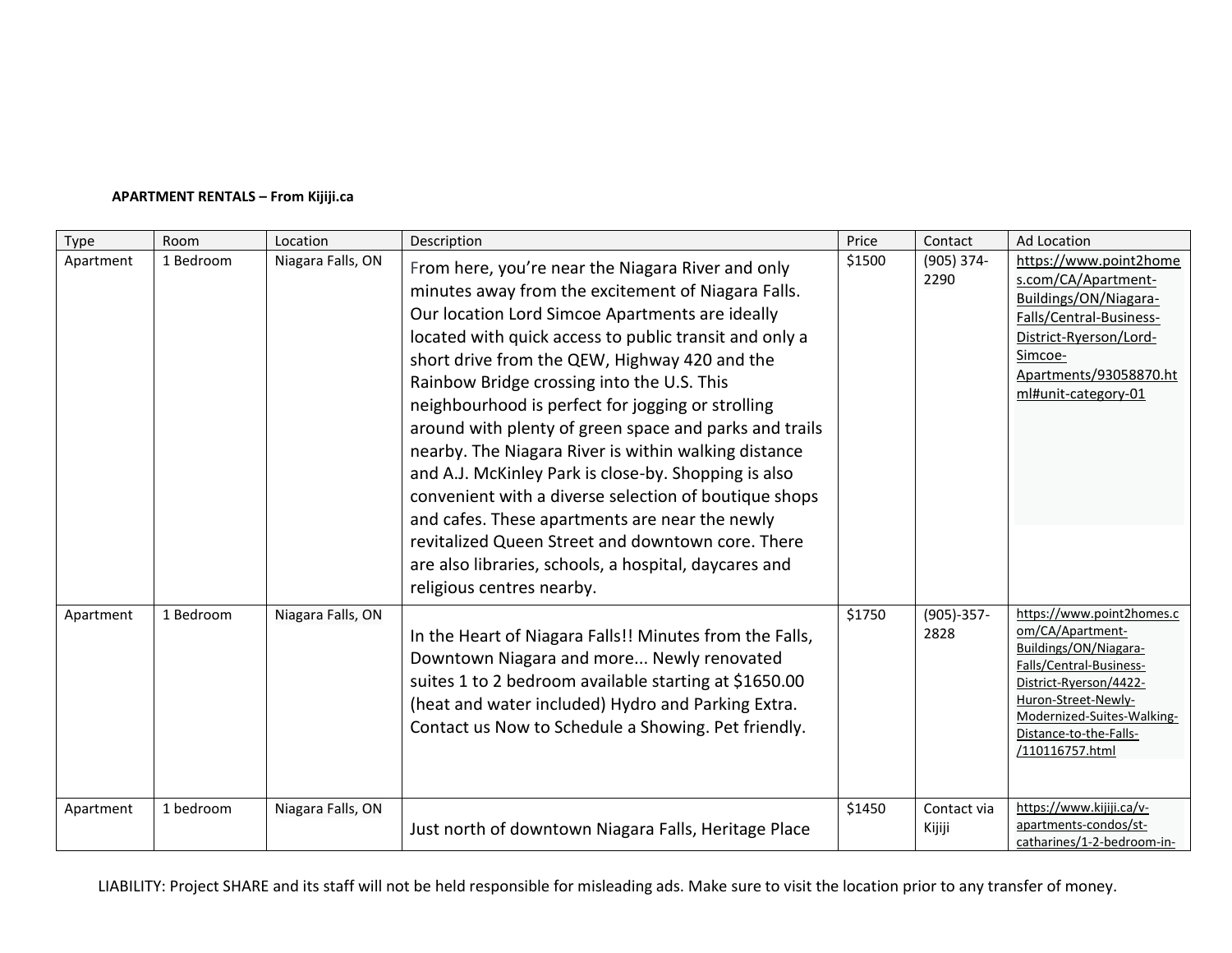|           |            |                   | Apartments offers bright, spacious rooms, on-site<br>laundry, and professional landscaping. This community<br>is located only minutes from major amenities on<br>Portage Road, and with the added convenience of a<br>bus stop just steps away, you'll have no trouble<br>accessing the rest of Niagara Falls from your charming<br>new home. All inclusive.                                                                                                                                                                                                                                                                                                                                                                                                                                |                     |                          | niagara-<br>falls/1608922498?undefined                                                                                            |
|-----------|------------|-------------------|---------------------------------------------------------------------------------------------------------------------------------------------------------------------------------------------------------------------------------------------------------------------------------------------------------------------------------------------------------------------------------------------------------------------------------------------------------------------------------------------------------------------------------------------------------------------------------------------------------------------------------------------------------------------------------------------------------------------------------------------------------------------------------------------|---------------------|--------------------------|-----------------------------------------------------------------------------------------------------------------------------------|
| Apartment | 2 bedrooms | Niagara Falls, ON | Our suites The quaint three-story building features<br>spacious suites with private balconies and patios,<br>perfect to enjoy the views of the landscaped gardens<br>on-site. Choose from one or two-bedroom apartments<br>that are always freshly painted before you move in.<br>Heat and water are included and there's extra in-suite<br>storage. Upgraded suites include an open concept<br>kitchen with peninsula, stainless steel appliances, over-<br>the-range microwave, dishwasher, designer cabinetry,<br>luxury plank flooring, recessed lighting and custom<br>blinds. Our perks The rental building is well-<br>maintained by a dedicated on-site management team.<br>There is a large, main floor laundry room available for<br>your convenience. Parking is also available. | $$1525 -$<br>\$1795 | Call (905)-<br>374-8152  | https://www.rentcafe.com/a<br>partments/on/niagara-<br>falls/lyndon-<br>place/default.aspx                                        |
| Apartment | 2 bedrooms | Niagara Falls, ON | (Heat & Water Included, Hydro Extra. Parking Extra)<br>Newly Renovated Spacious Apartments - Balcony<br>Available - Professionally Managed Building - Quiet,<br>Clean Grounds - Laundry Facility On-Site - Elevator -<br><b>Controlled Building Access - Beautiful and Spacious</b><br>Yard in the back for children to play, summer BBQs,<br>and a place to relax - Close to Niagara General Hospital<br>& Niagara College - Across the street from Tim Hortons                                                                                                                                                                                                                                                                                                                            | \$1550              | Call (289) -<br>203-6876 | https://www.kijiji.ca/v-<br>apartments-condos/st-<br>catharines/2-bedroom-<br>apartments-for-rent-in-<br>niagara-falls/1602752253 |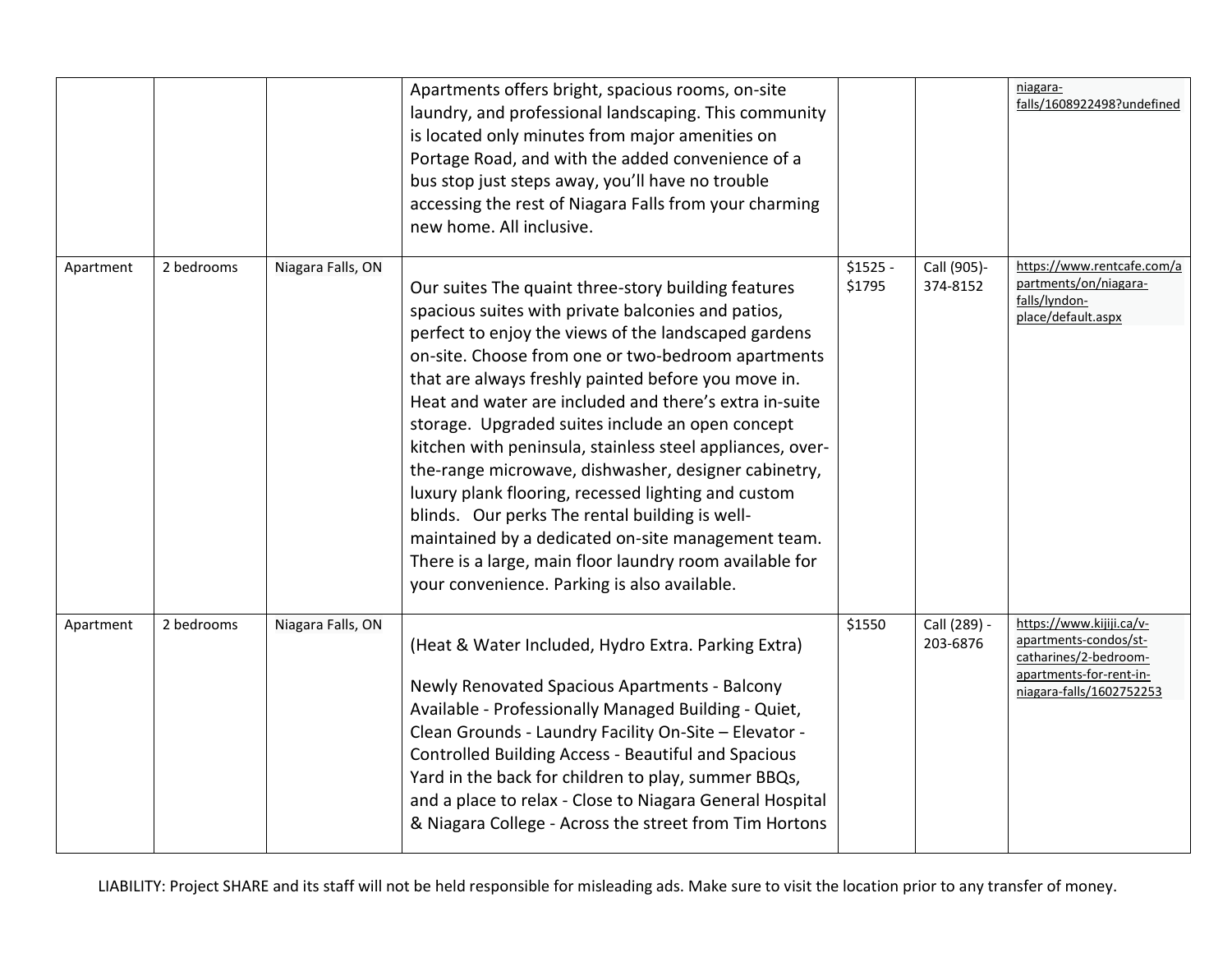|           |           |                   | Located Minutes Away from Lundy's Lane, Outlet<br>Collection at Niagara, Restaurants, The Falls, The Falls<br>Casino and The Entertainment District                                                                                                                                                                                                                                                                             |        |                         |                                                                                                                            |
|-----------|-----------|-------------------|---------------------------------------------------------------------------------------------------------------------------------------------------------------------------------------------------------------------------------------------------------------------------------------------------------------------------------------------------------------------------------------------------------------------------------|--------|-------------------------|----------------------------------------------------------------------------------------------------------------------------|
| Apartment | 3 Bedroom | Niagara Falls, ON | This stunning 3 bedrooms 1 bathroom 2nd floor unit is<br>located in one of the best neighborhoods of Niagara<br>Falls. Each bedroom has a large window, a large closet,<br>and there's a lot of living space to enjoy. Tenant pays<br>utilities. The bright and well-designed kitchen comes<br>with a walk-in pantry that is quite large, perfect for<br>storing all your groceries.<br>Enjoy outdoor living with backyard use. | \$1550 | Call (833)-<br>261-8961 | https://www.kijiji.ca/v-<br>apartments-condos/st-<br>catharines/a-beautiful-<br>upper-unit-in-niagara-<br>falls/1611268685 |

#### **HOUSE RENTALS – From Kijiji.ca**

| Type  | Room       | Location          | Description                                                                                                                                                                                                                                                                                                                                                                                                                                                                                                                                                         | Price  | Contact                 | Ad Location                                                                                                                                             |
|-------|------------|-------------------|---------------------------------------------------------------------------------------------------------------------------------------------------------------------------------------------------------------------------------------------------------------------------------------------------------------------------------------------------------------------------------------------------------------------------------------------------------------------------------------------------------------------------------------------------------------------|--------|-------------------------|---------------------------------------------------------------------------------------------------------------------------------------------------------|
| House | 1 Bedrooms | Niagara Falls, ON | *1 Bedroom   1 Bathroom *This is a Newly Renovated Multi-<br>Plex *Upgraded Kitchen *Stainless Steel Appliances *Formica<br>Countertops *Vinyl Floors *Faux Wood Window Coverings<br>*10 Foot Ceiling *Shared Laundry *Upgraded Bathroom<br>*Front Porch *Shared Backyard *Tons of Natural Light<br>*Tenant is Liable for 60% of Water, Gas, and Hot Water Tank<br>wo Parking Spots Included)<br>Discounted Cable, Internet & Phone (Throughout the Term, at<br><b>Additional Cost)</b><br><b>BUILDING AMENITIES:</b><br>*Barbecue Area / Terrace<br>*Outdoor Patio | \$1595 | Call (905)-385-<br>8150 | https://www.kijiji.c<br>a/v-apartments-<br>condos/st-<br>catharines/1-bed-<br>1-bath-multiplex-<br>for-rent-niagara-<br>falls-portage-<br>rd/1611634813 |
| House | 2 Bedrooms | Niagara Falls, ON | HOUSE FOR RENT!! This beautiful detached house offers 2<br>bedrooms (1 upper, 1 lower), 2 full bathrooms, stunning<br>kitchen with stainless steel appliances (fridge, stove,<br>dishwasher, microwave), dining space, a huge living room, and                                                                                                                                                                                                                                                                                                                      | \$2290 | Call (905)-329-<br>3566 | https://www.kijiji.ca/<br>v-apartments-<br>condos/st-<br>catharines/beautiful-<br>2-bedroom-<br>detached-house-in-                                      |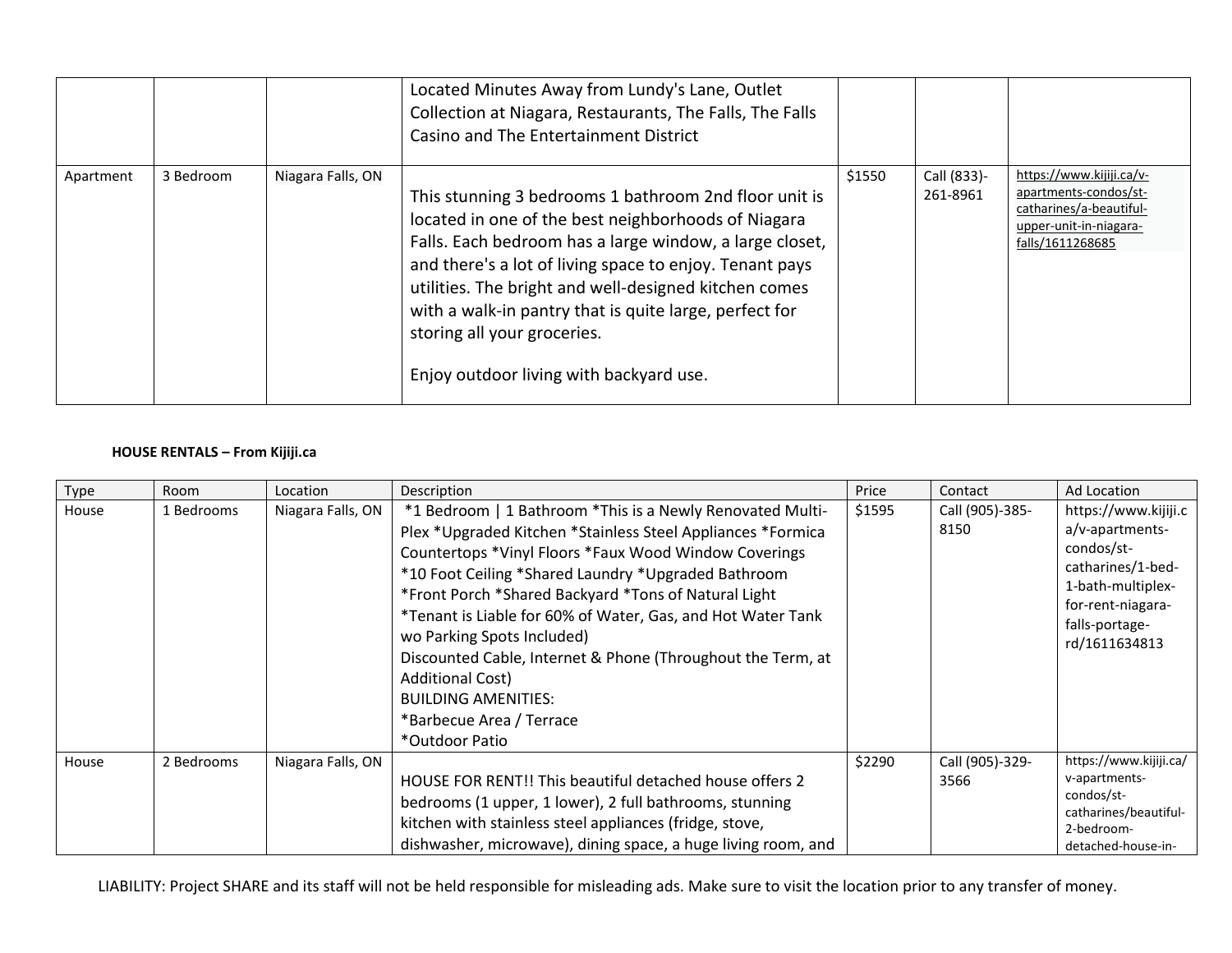|       |            |                   | a finished basement with space for an office or family room.<br>Additional features include laundry, central air conditioning,<br>large fenced-in backyard, 2 back decks, a large garage, and<br>driveway. Located close to multiple parks, schools, shops,<br>restaurants, all the amenities along Lundy's Lane, and QEW<br>access. Don't miss out on this dream home!                                                                                             |        |              | niagara-<br>falls/1615797682                                                                                                      |
|-------|------------|-------------------|---------------------------------------------------------------------------------------------------------------------------------------------------------------------------------------------------------------------------------------------------------------------------------------------------------------------------------------------------------------------------------------------------------------------------------------------------------------------|--------|--------------|-----------------------------------------------------------------------------------------------------------------------------------|
| House | 3 Bedrooms | Niagara Falls, ON | Three bedroom house for rent, across from Municipal park,<br>and downtown area 4601 -5th Ave. Niagara Falls. Recently<br>totally redone new paint, new floors new front porch and new<br>roof. Detached single car garage double concrete driveway,<br>Central air full unfinished basement laundry hook up in the<br>basement, fridge and stove \$2200 per month plus utilities<br>references and first and last, text 905-3487876 please don't<br>reply by email. | \$2200 | 905-348-7876 | https://www.kijiji.ca/<br>v-apartments-<br>condos/st-<br>catharines/three-<br>bedroom-house-for-<br>rent/1618900026?un<br>defined |

#### **MOTELS**

| Name            | <b>Address</b>    | Phone        | Rate                                                                                      | Comments                                                               |
|-----------------|-------------------|--------------|-------------------------------------------------------------------------------------------|------------------------------------------------------------------------|
| Niagara Inn &   | 7225 Lundy's Lane | 905-354-0281 | \$350/week                                                                                | No pets. Free wireless internet. Fridge and microwave. Flat screen     |
| Suites          |                   |              |                                                                                           | TV. Free parking.                                                      |
| Ritz Inn        | 5630 Dunn Street  | 905-356-4490 | Weekly and monthly stays welcome at same weekly rate. No pets.<br>\$300-330/week 1 person |                                                                        |
|                 |                   |              | \$330-350/week 2 people                                                                   | Free wireless internet. Fridge.                                        |
| Falcon Inn      | 7865 Lundy's Lane | 905-354-2279 | \$350/week 1 bed                                                                          | No pets. Free Wi-Fi. Fridge and microwave. Cable T.V, pool, No         |
|                 |                   |              | \$450/week 2 beds                                                                         | smoking. Free parking. Playground for children. Queen Bed              |
| Space Motel     | 8618 Lundy's Lane | 905-354-8157 | \$280/ week single                                                                        | Clean, non-smoking motel. Free wifi. Free parking. Pool. A/C.          |
|                 |                   |              | occupancy                                                                                 | Refrigerators available.                                               |
| Falls Lodge     | 6276 Main St.     | 905-358-8136 | From \$59/ night                                                                          | Free Wi-Fi. Parking onsite. Rooms equipped with A/C, mini fridge       |
|                 |                   |              |                                                                                           | and microwave. No pets allowed.                                        |
| Niagara Lodge & | 7720 Lundy's Lane | 905-358-9833 | From \$56 per night                                                                       | Free parking, free WI-FI and free breakfast daily. No pets. Every      |
| Suites          |                   |              |                                                                                           | room is equipped with A/C.                                             |
| Howard Johnson  | 8100 Lundy's Lane | 905-358-9777 | From \$71 per weeknight                                                                   | Pets allowed for \$20 fee around 30lbs. Free WI-FI and A/C, parking is |
| by Wyndham      |                   |              |                                                                                           | $$5a$ day.                                                             |
| Advance Inn     | 6019 Lundy's Lane | 905-356-0541 | From \$85 per night                                                                       | Budget rooms with free WiFi & flat-screen TVs, plus complimentary      |